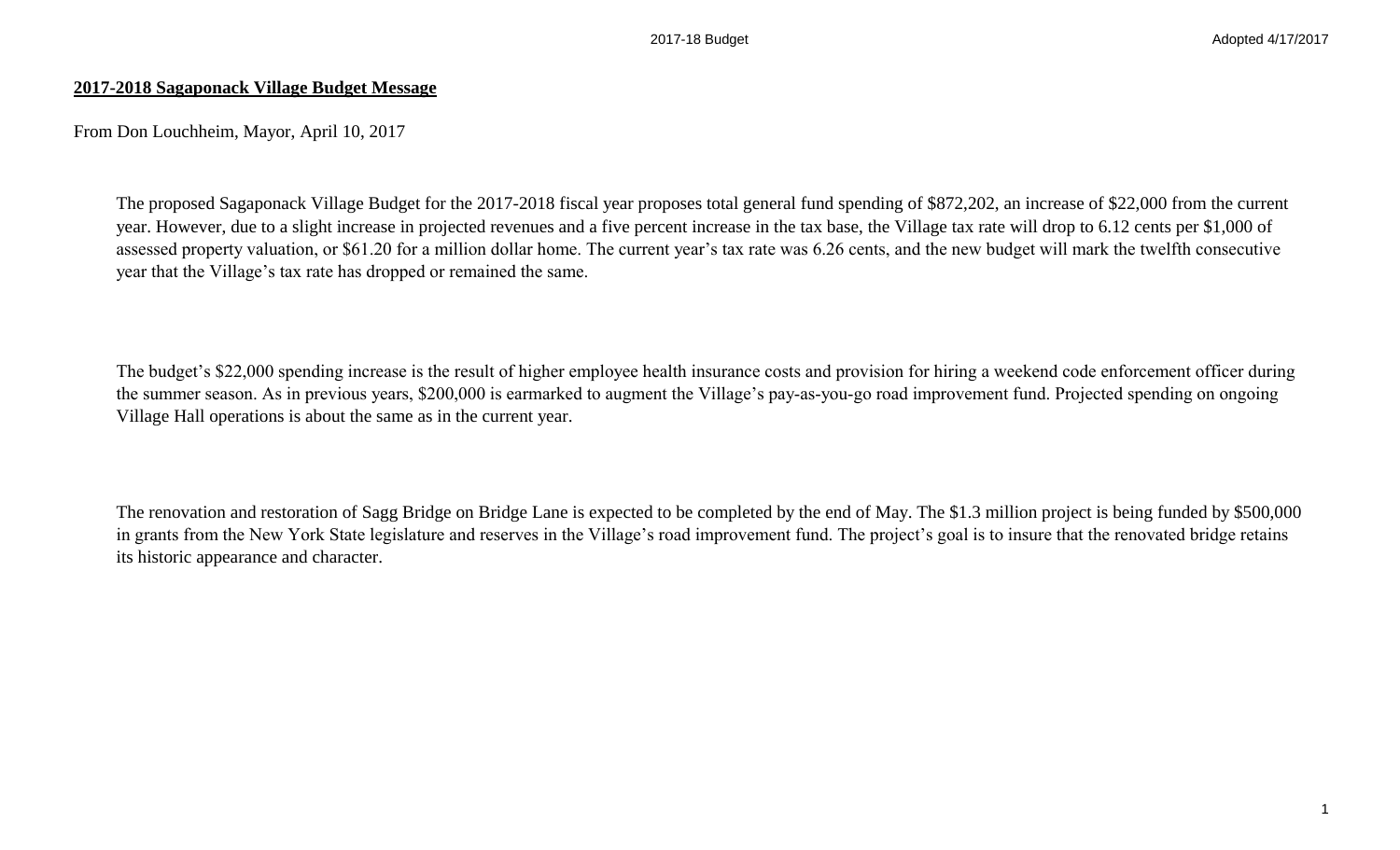#### General Fund BUDGET SUMMARY FISCAL YEAR JUNE 1, 2017 - MAY 31, 2018

| Appropriations:                                | 2017-18                               | 2016-17                               |
|------------------------------------------------|---------------------------------------|---------------------------------------|
| Estimated Revenues Other than<br>Tax Levy      | 565,905                               | 554,962                               |
| Appropriated Fund Balance                      | $\pmb{0}$                             | 0                                     |
| <b>Real Property Tax</b>                       | 306,303                               | 295,697                               |
| <b>TOTAL REVENUE</b><br><b>TOTAL EXPENSES</b>  | 872,208<br>872,208                    | 850,659<br>850,659                    |
| <b>Taxable Value Final</b><br>Assessement Roll | 4,991,924,568                         | 4,723,149,462                         |
| Tax Rate                                       | 0.0614 per 1000 of assessed valuation | 0.0626 per 1000 of assessed valuation |

# VARIABLE TAX RATE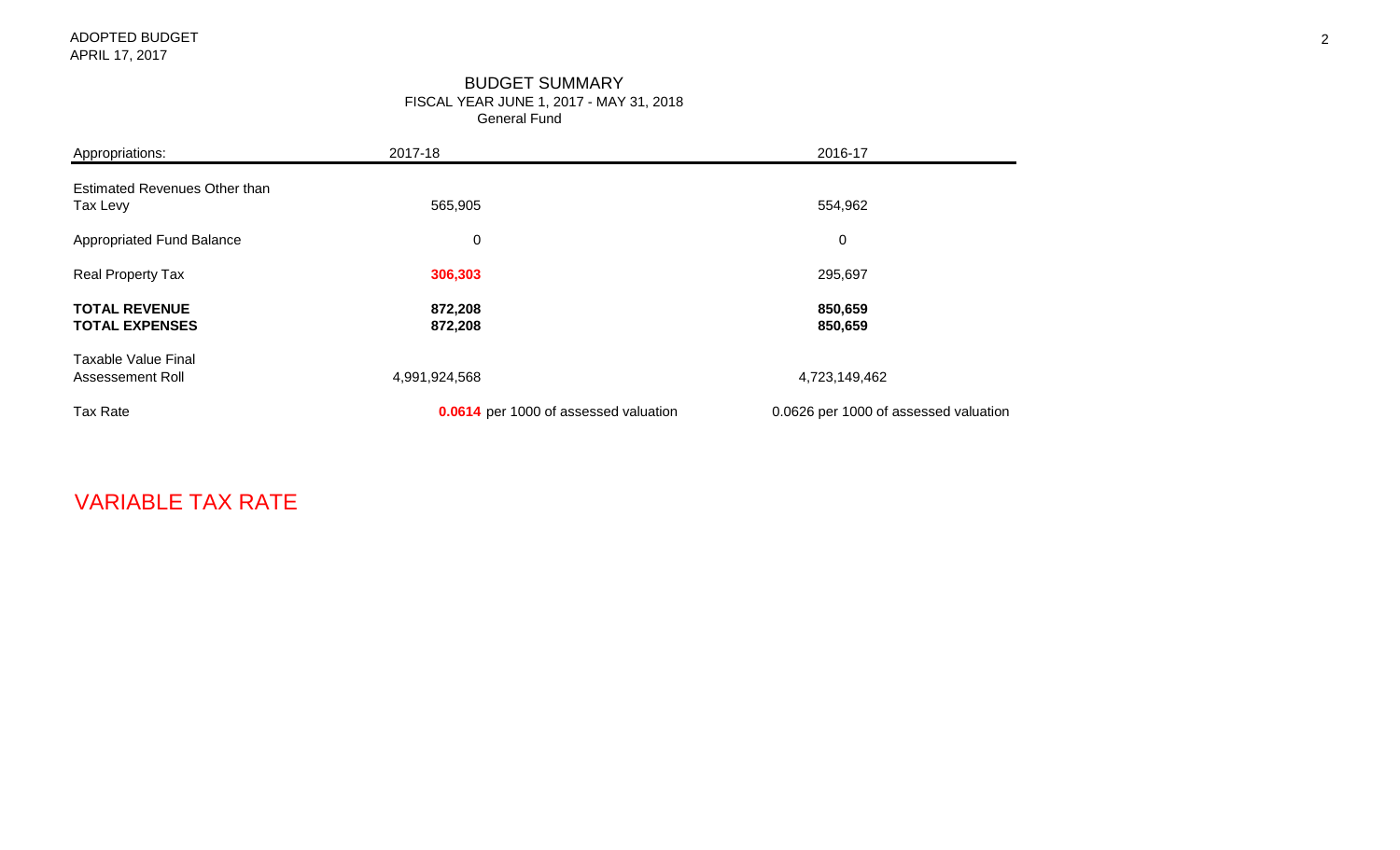#### Village of Sagaponack 2017-18 Revenue Status General Fund - A

| me<br>я |  |
|---------|--|
|---------|--|

**INCREASE/** 

| <b>ACCOUNT NAME</b>                                  | <b>ACCOUNT</b><br><b>CODE</b> | <b>BUDGET</b><br>2013-14 | <b>ACTUAL</b><br>2013-14 | <b>BUDGET</b><br>2014-15 | <b>ACTUAL</b><br>2014-15 | <b>BUDGET</b><br>2015-16 | <b>ACTUAL</b><br>2015-16 | <b>BUDGET</b><br>2016-17 | 2016-17<br><b>Actual to</b><br><b>Date</b><br>3/1/2016 | <b>PROJECTED</b><br>FOR 2016-17 | <b>BUDGET</b><br>2017-18  | <b>INCREASE/</b><br><b>DECREASE</b><br>16-17 Budget<br><b>vs</b><br>17-18 Budget |
|------------------------------------------------------|-------------------------------|--------------------------|--------------------------|--------------------------|--------------------------|--------------------------|--------------------------|--------------------------|--------------------------------------------------------|---------------------------------|---------------------------|----------------------------------------------------------------------------------|
| <b>Real Property Taxes</b>                           |                               |                          |                          |                          |                          |                          |                          |                          |                                                        |                                 |                           |                                                                                  |
| Real Property Tax<br><b>Interest &amp; Penalties</b> | A1001<br>A1090                | 278,601<br>0             | 277,287<br>6,342         | 281,117<br>$\mathbf 0$   | 281,117<br>1,786         | 290,634<br>$\mathbf 0$   | 290,605<br>1,337         | 295,697<br>$\Omega$      | 295,697<br>1,923                                       | 295,697<br>1,923                | 306,303<br>$\overline{0}$ | 10,606<br>$\boldsymbol{0}$                                                       |
| <b>Total Real Property Tax</b>                       | $**$                          | 278,601                  | 283,628                  | 281,117                  | 282,903                  | 290,634                  | 291,942                  | 295,697                  | 297,620                                                | 297,620                         | 306,303                   | 10,606                                                                           |
| <b>Non-Property Tax</b>                              |                               |                          |                          |                          |                          |                          |                          |                          |                                                        |                                 |                           |                                                                                  |
| Payment in Lieu of Taxes                             | A1005                         | 178                      | $\Omega$                 | 179                      | $\mathbf 0$              | 173                      | $\Omega$                 | 407                      | 184                                                    | 184                             | 159                       | $-248$                                                                           |
| <b>Utilities Gross Receipts</b>                      | A1130.00                      | 0                        | 1,297                    | $\mathbf 0$              | 17,967                   | 4,000                    | 12,056                   | 4,000                    | 1,750                                                  | 3,310                           | 3,000                     | $-1,000$                                                                         |
| <b>Franchise Fees</b>                                | A1170                         | 30,000                   | 37,493                   | 35,000                   | 40,738                   | 35,000                   | 43,949                   | 35,000                   | 24,232                                                 | 49,920                          | 46,000                    | 11,000                                                                           |
| <b>Total Non-Property Tax</b>                        |                               | 30,178                   | 38,790                   | 35,179                   | 58,705                   | 39,173                   | 56,005                   | 39,407                   | 26,165                                                 | 53,414                          | 49,159                    | 9,752                                                                            |
| <b>Departmental Income</b><br><b>Clerks Office</b>   |                               |                          |                          |                          |                          |                          |                          |                          |                                                        |                                 |                           |                                                                                  |
| Charges for Tax advertising                          | A1235                         | 0                        | $\Omega$                 | 0                        | $\mathbf 0$              | $\mathbf 0$              | $\mathbf 0$              |                          | $\mathbf 0$                                            |                                 | $\overline{0}$            | 0                                                                                |
| <b>Clerks Fees</b>                                   | A1255                         | 700                      | 1,093                    | 1,000                    | 793                      | 1,000                    | 424                      | 500                      | 980                                                    | 1,050                           | 500                       |                                                                                  |
| <b>Vital Statistics Fees</b>                         | A1603                         | 0                        | 280                      | 100                      | 250                      | 100                      | 630                      | $\Omega$                 | 20                                                     | 20                              | $\Omega$                  | $\Omega$                                                                         |
| <b>Other Permits</b>                                 | A2590                         | 6,000                    | 17,675                   | 7,000                    | 18,026                   | 7,500                    | 18,425                   | 7,500                    | 16,500                                                 | 19,625                          | 16,000                    | 8,500                                                                            |
| <b>Total Clerks Office Income</b>                    |                               | 6,700                    | 19,048                   | 8,100                    | 19,069                   | 8,600                    | 19,479                   | 8,000                    | 17,500                                                 | 20,695                          | 16,500                    | 8,500                                                                            |
| <b>Land Management Dept</b>                          |                               |                          |                          |                          |                          |                          |                          |                          |                                                        |                                 |                           |                                                                                  |
| <b>Zoning Fees</b>                                   | A2110                         | 7,000                    | 10,200                   | 8,000                    | 9,600                    | 8,000                    | 9,600                    | 8,000                    | 7,200                                                  | 7,200                           | 7,000                     | $-1,000$                                                                         |
| <b>Planning Fees</b>                                 | A2115                         | 10,000                   | 42,856                   | 20,000                   | 24,331                   | 9,000                    | 18,000                   | 9,000                    | 18,500                                                 | 19,500                          | 9,000                     | $\Omega$                                                                         |
| <b>Building Permits</b>                              | A2555                         | 256,120                  | 423,121                  | 245,570                  | 382,087                  | 242,814                  | 585,449                  | 245,780                  | 269,399                                                | 289,500                         | 204,000                   | $-41,780$                                                                        |
| <b>Total Land Mgnt Income</b>                        |                               | 273,120                  | 476,177                  | 273,570                  | 416,019                  | 259,814                  | 613,049                  | 262,780                  | 295,099                                                | 316,200                         | 220,000                   | $-42,780$                                                                        |
| <b>Total Departmental Income</b>                     |                               | 279,820                  | 495,224                  | 281,670                  | 435,087                  | 268,414                  | 632,527                  | 270,780                  | 312,599                                                | 336,895                         | 236,500                   | $-34,280$                                                                        |
| <b>Use of Money and Property</b>                     |                               |                          |                          |                          |                          |                          |                          |                          |                                                        |                                 |                           |                                                                                  |
| <b>Interest Earnings</b>                             | A2401.00                      | 3,000                    | 4,416                    | 3,000                    | 3,316                    | 3,000                    | 2,861                    | 2,000                    | 1,242                                                  | 2,000                           | 3,000                     | 1,000                                                                            |
| <b>Total Use of Money and Property</b>               | $***$                         | 3,000                    | 4,416                    | 3,000                    | 3,316                    | 3,000                    | 2,861                    | 2,000                    | 1,242                                                  | 2,000                           | 3,000                     | 1,000                                                                            |
| <b>Licenses and Permits</b>                          |                               |                          |                          |                          |                          |                          |                          |                          |                                                        |                                 |                           |                                                                                  |
| <b>Licenses &amp; Permits</b>                        | A2501.00                      | 0                        | 0                        | 0                        | 0                        | 0                        | 0                        |                          | $\mathbf 0$                                            |                                 | $\overline{0}$            | 0                                                                                |
| <b>Total Licenses and Permits</b>                    | $*$                           | $\Omega$                 | $\overline{0}$           | $\overline{\mathbf{0}}$  | $\overline{\mathbf{0}}$  | $\mathbf 0$              | $\mathbf 0$              | $\Omega$                 | $\mathbf{0}$                                           | $\Omega$                        | $\overline{\mathbf{0}}$   | $\mathbf 0$                                                                      |
| <b>Miscellaneous Income</b>                          |                               |                          |                          |                          |                          |                          |                          |                          |                                                        |                                 |                           |                                                                                  |
| Refund from prior year                               | A2701                         | 0                        | 226                      | 0                        | 249                      | $\mathbf 0$              | 180                      |                          | $\mathbf 0$                                            |                                 |                           | 0                                                                                |
| <b>Other Unclassified</b>                            | A2770                         | $\Omega$                 | 2,456                    | $\Omega$                 | $\Omega$                 | $\Omega$                 | 10                       |                          | $\mathbf{0}$                                           |                                 | $\Omega$                  | 0                                                                                |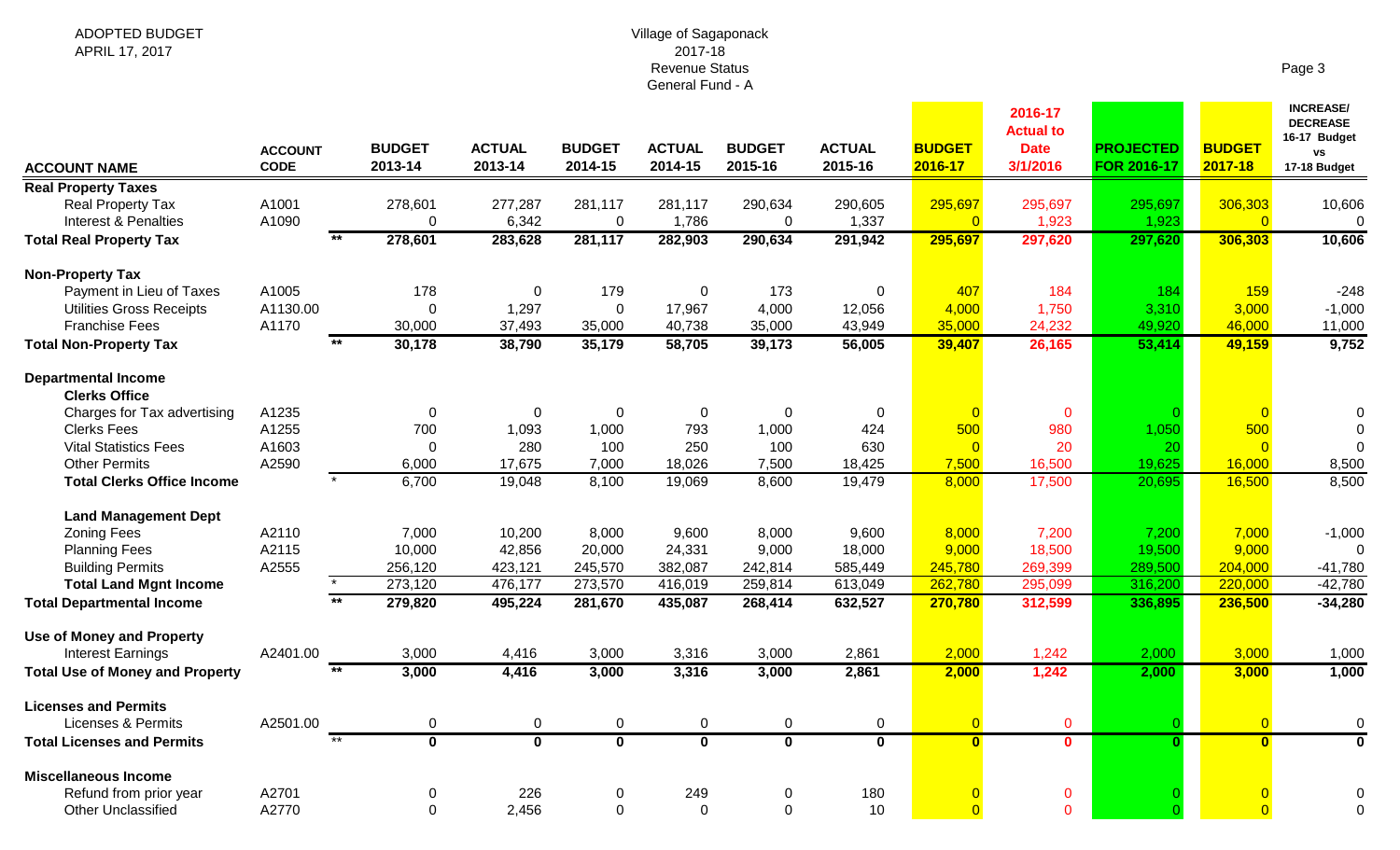#### Village of Sagaponack 2017-18 Revenue Status General Fund - A

| <b>ACCOUNT NAME</b>                  | <b>ACCOUNT</b><br><b>CODE</b> |       | <b>BUDGET</b><br>2013-14 | <b>ACTUAL</b><br>2013-14 | <b>BUDGET</b><br>2014-15 | <b>ACTUAL</b><br>2014-15 | <b>BUDGET</b><br>2015-16 | <b>ACTUAL</b><br>2015-16 | <b>BUDGET</b><br>2016-17 | 2016-17<br><b>Actual to</b><br><b>Date</b><br>3/1/2016 | <b>PROJECTED</b><br><b>FOR 2016-17</b> | <b>BUDGET</b><br>2017-18 | <b>INCREASE/</b><br><b>DECREASE</b><br>16-17 Budget<br>٧S<br>17-18 Budget |
|--------------------------------------|-------------------------------|-------|--------------------------|--------------------------|--------------------------|--------------------------|--------------------------|--------------------------|--------------------------|--------------------------------------------------------|----------------------------------------|--------------------------|---------------------------------------------------------------------------|
| <b>Employee Health Contribution</b>  | A2770.1                       |       | 13,013                   | 12,984                   | 12,841                   | 12,886                   | 13,338                   | 13,249                   | 14,775                   | 10,581                                                 | 14,775                                 | 16,476                   | 1,701                                                                     |
| <b>Total Miscellaneous Income</b>    |                               | $***$ | 13,013                   | 15,666                   | 12,841                   | 13,135                   | 13,338                   | 13,439                   | 14,775                   | 10,581                                                 | 14,775                                 | 16,476                   | 1,701                                                                     |
| <b>State Aid</b>                     |                               |       |                          |                          |                          |                          |                          |                          |                          |                                                        |                                        |                          |                                                                           |
| State Aid Per Capita                 | A3001                         |       | 2,000                    | 2,000                    | 2,000                    | 2,000                    | 2,000                    | 2,000                    | 2,000                    | 2,000                                                  | 2,000                                  | 2,000                    |                                                                           |
| Mortgage Tax                         | A3005                         |       | 183,000                  | 394,956                  | 200,000                  | 402,886                  | 218,000                  | 460,085                  | 226,000                  | 355,577                                                | 455,577                                | 258,770                  | 32,770                                                                    |
| Total State Aid                      |                               | $***$ | 185,000                  | 396,956                  | 202,000                  | 404,886                  | 220,000                  | 462,085                  | 228,000                  | 357,577                                                | 457,577                                | 260,770                  | 32,770                                                                    |
| <b>Other Financing Sources</b>       |                               |       |                          |                          |                          |                          |                          |                          |                          |                                                        |                                        |                          |                                                                           |
| <b>Appropriated Fund Balance</b>     | A3999.9                       |       | $\Omega$                 | $\Omega$                 | 0                        |                          | $\Omega$                 | $\Omega$                 |                          | $\Omega$                                               |                                        |                          | 0                                                                         |
| <b>Total Other Financing Sources</b> |                               | $***$ | $\bf{0}$                 | $\bf{0}$                 |                          |                          | $\Omega$                 |                          |                          | 0                                                      |                                        |                          |                                                                           |
| TOTAL INCOME                         |                               | $***$ | 789,612                  | 1,234,680                | 815,808                  | 1,198,033                | 834,559                  | 1,458,860                | 850,659                  | 1,005,784                                              | 1,162,281                              | 872,208                  | 21,549                                                                    |

### Page 4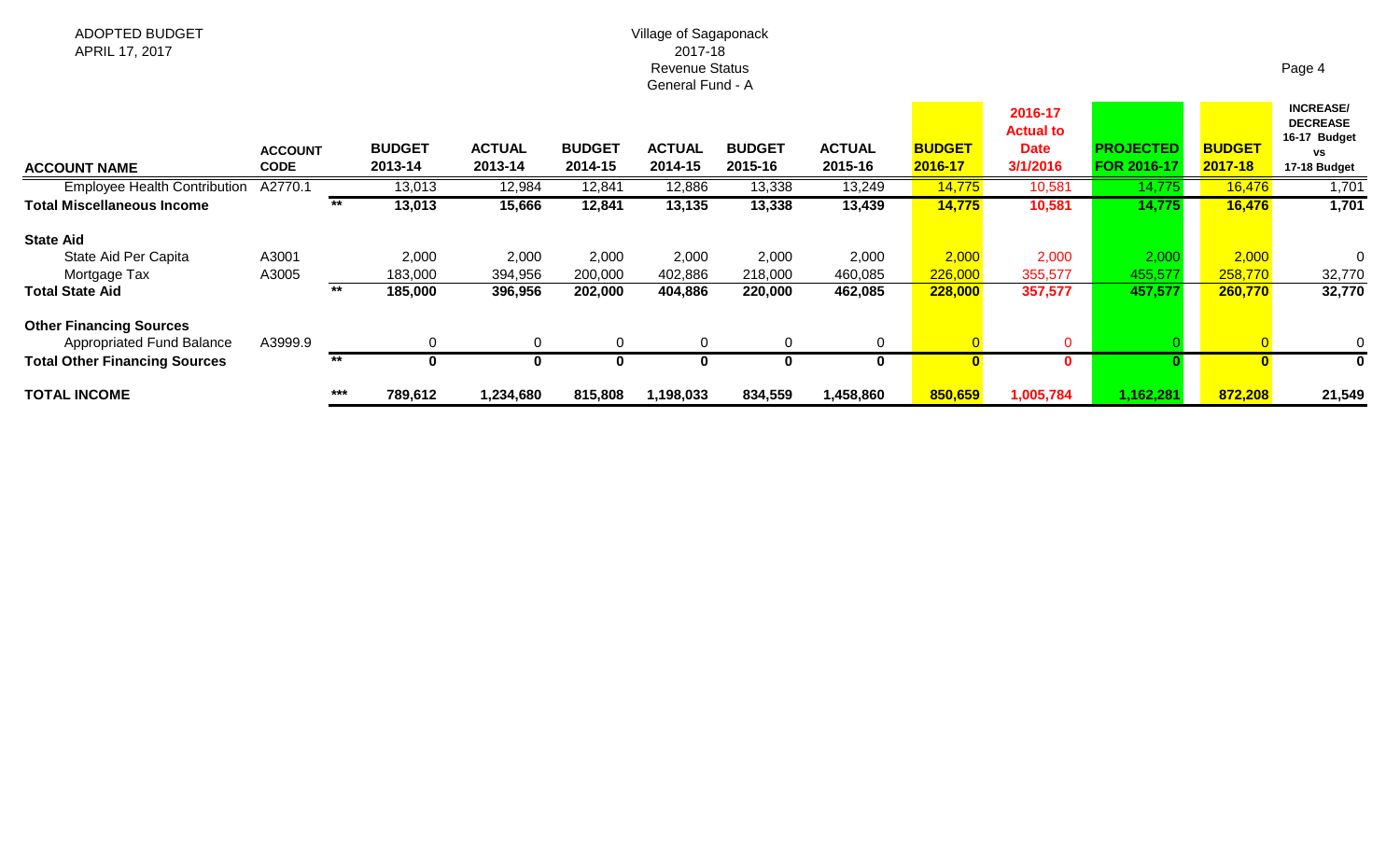| ADOPTED BUDGET<br>APRIL 17, 2017                      |                               |                          |                          |                          | Village of Sagaponack<br>2017-18<br><b>Comprehensive Budget Status</b><br>General Fund A |                          |                          |                          |                                                        |                              |                          | Page 5                                                                      |
|-------------------------------------------------------|-------------------------------|--------------------------|--------------------------|--------------------------|------------------------------------------------------------------------------------------|--------------------------|--------------------------|--------------------------|--------------------------------------------------------|------------------------------|--------------------------|-----------------------------------------------------------------------------|
| <b>ACCOUNT NAME</b>                                   | <b>ACCOUNT</b><br><b>CODE</b> | <b>BUDGET</b><br>2013-14 | <b>ACTUAL</b><br>2013-14 | <b>BUDGET</b><br>2014-15 | <b>ACTUAL</b><br>2014-15                                                                 | <b>BUDGET</b><br>2015-16 | <b>ACTUAL</b><br>2015-16 | <b>BUDGET</b><br>2016-17 | 2016-17<br><b>ACTUAL</b><br><b>TO DATE</b><br>3/1/2017 | 2016-17<br><b>PROJECTION</b> | <b>BUDGET</b><br>2017-18 | 2017-18<br>budget<br>over<br>2016-17<br><b>INCREASE/</b><br><b>DECREASE</b> |
| <b>Board of Trustees</b>                              |                               |                          |                          |                          |                                                                                          |                          |                          |                          |                                                        |                              |                          |                                                                             |
| <b>Board of Trustees</b>                              |                               |                          |                          |                          |                                                                                          |                          |                          |                          |                                                        |                              |                          |                                                                             |
| LEGISLATIVE CONTRACTUAL                               | A1010.40                      |                          | 0                        |                          | 0                                                                                        | 0                        | 0                        |                          | $\mathbf 0$                                            |                              |                          |                                                                             |
| <b>SUPPLIES</b>                                       | A1010.43                      |                          | $\Omega$                 | 0                        | $\Omega$                                                                                 | $\Omega$                 | $\Omega$                 |                          | $\Omega$                                               |                              |                          |                                                                             |
| LEGISLATIVE CODIFICATION                              | A1010.44                      |                          | 0                        | 0                        | $\Omega$                                                                                 | $\Omega$                 | $\Omega$                 |                          | $\mathbf 0$                                            |                              |                          |                                                                             |
| CONFERENCES/TRAINING                                  | A1010.411                     | $\Omega$                 | $\Omega$                 | $\Omega$                 | 0                                                                                        | $\Omega$                 | $\Omega$                 | $\overline{0}$           | $\overline{0}$                                         |                              | $\overline{0}$           |                                                                             |
| <b>Total Board of Trustees</b>                        |                               | $\mathbf 0$              | $\mathbf 0$              | 0                        | $\mathbf 0$                                                                              | $\Omega$                 | $\Omega$                 | $\overline{0}$           | $\mathbf{0}$                                           |                              | $\overline{0}$           | $\mathsf 0$                                                                 |
| <b>Total Board of Trustees</b>                        |                               | $\overline{\mathbf{0}}$  | $\overline{\mathbf{0}}$  | $\mathbf 0$              | $\overline{\mathbf{0}}$                                                                  | $\mathbf 0$              | $\mathbf 0$              | $\overline{\mathbf{0}}$  | $\mathbf{0}$                                           | $\mathbf{0}$                 | $\overline{\mathbf{0}}$  | $\overline{\mathbf{0}}$                                                     |
| <b>Executive</b><br>Mayor                             |                               |                          |                          |                          |                                                                                          |                          |                          |                          |                                                        |                              |                          |                                                                             |
| CONTRACTUAL & MISC                                    | A1210.40                      | 0                        | 0                        | 0                        | 0                                                                                        | 0                        | 0                        | $\overline{0}$           | $\mathbf 0$                                            |                              | $\Omega$                 |                                                                             |
| <b>OTHER EXPENSES</b>                                 | A1210.41                      | 2,000                    | 2,570                    | 0                        | 650                                                                                      | 1,000                    | 0                        | 1,200                    | 810                                                    | 810                          | 1,200                    | 0                                                                           |
| CONFERENCES/TRAINING                                  | A1210.411                     | $\Omega$<br>$***$        | $\Omega$                 | 0                        | 0                                                                                        | $\Omega$                 | $\Omega$                 | $\overline{0}$           | $\mathbf 0$                                            |                              | $\Omega$                 | $\pmb{0}$                                                                   |
| <b>Total Executive</b>                                |                               | 2,000                    | 2,570                    | $\bf{0}$                 | 650                                                                                      | 1,000                    | $\mathbf 0$              | 1,200                    | 810                                                    | 810                          | 1,200                    | $\mathbf 0$                                                                 |
|                                                       |                               |                          |                          |                          |                                                                                          |                          |                          |                          |                                                        |                              |                          |                                                                             |
| <b>Finance</b>                                        |                               |                          |                          |                          |                                                                                          |                          |                          |                          |                                                        |                              |                          |                                                                             |
| Auditing                                              |                               |                          |                          |                          |                                                                                          |                          |                          |                          |                                                        |                              |                          |                                                                             |
| <b>AUDITOR</b>                                        | A1320.40                      | 6,000                    | 5,650                    | 6,000                    | 5,650                                                                                    | 6,000                    | 5,650                    | 6,000                    | $\mathbf{0}$                                           | 6,000                        | 6,000                    |                                                                             |
| Finance                                               |                               |                          |                          |                          |                                                                                          |                          |                          |                          |                                                        |                              |                          |                                                                             |
| CONTRACTUAL                                           | A1325.40                      | 0                        | 0                        | 0                        | 0                                                                                        | 0                        | 0                        |                          | $\mathbf{0}$                                           |                              |                          |                                                                             |
| BOND ISSUE & NOTE EXPENSE                             | A1325.42                      | 0                        | $\Omega$                 | 0                        | $\Omega$                                                                                 | 0<br>$\Omega$            | $\Omega$                 | $\overline{0}$           | $\mathbf 0$                                            |                              | $\Omega$                 |                                                                             |
| FINANCE ASSESSOR/DATA PROCESS<br><b>Total Finance</b> | A1355.40                      | 4,600<br>10,600          | 4,600<br>10,250          | 7,500<br>13,500          | 2,946<br>8,596                                                                           | 6,000                    | 5,650                    | 6,000                    | $\mathbf{0}$<br>$\mathbf 0$                            | 6,000                        | 6,000                    | 0<br>$\mathsf{O}$                                                           |
| <b>Total Finance</b>                                  |                               | $***$<br>10,600          | 10,250                   | 13,500                   | 8,596                                                                                    | 6,000                    | 5,650                    | 6,000                    | $\mathbf{0}$                                           | 6,000                        | 6,000                    | $\mathbf 0$                                                                 |
|                                                       |                               |                          |                          |                          |                                                                                          |                          |                          |                          |                                                        |                              |                          |                                                                             |
| <b>Staff</b>                                          |                               |                          |                          |                          |                                                                                          |                          |                          |                          |                                                        |                              |                          |                                                                             |
| Clerk                                                 |                               |                          |                          |                          |                                                                                          |                          |                          |                          |                                                        |                              |                          |                                                                             |
| PERSONAL SERVICES                                     | A1410.10                      | 99,865                   | 99,920                   | 102,379                  | 96,563                                                                                   | 105,450                  | 103,539                  | 108,086                  | 80,189                                                 | 108,086                      | 100,449                  | $-7,637$                                                                    |
| <b>EQUIPMENT</b>                                      | A1410.20                      | 3,000                    | 8,019                    | 3,000                    | 2,495                                                                                    | 3,000                    | $\mathbf 0$              | 2,000                    | 2,174                                                  | 2,174                        | 2,000                    | 0                                                                           |
| <b>TELEPHONE</b>                                      | A1410.41                      | 1,558                    | 1,558                    | 1,558                    | 1,558                                                                                    | 1,558                    | 1,578                    | 1,620                    | 1,371                                                  | 1,655                        | 1,800                    | 180                                                                         |
| POSTAGE                                               | A1410.42                      | 950                      | 1,287                    | 1,200                    | 1,279                                                                                    | 1,500                    | 839                      | 1,500                    | 531                                                    | 731                          | 1,500                    | $\mathbf 0$                                                                 |
| PETTY CASH                                            | A1410.43                      | 900                      | 1,050                    | 900                      | 930                                                                                      | 900                      | 843                      | 1,000                    | 636                                                    | 1,000                        | 1,000                    | $\mathbf 0$                                                                 |
| <b>COPIER</b>                                         | A1410.44                      | 2,000                    | 1,123                    | 2,000                    | 3,392                                                                                    | 2,000                    | 957                      | 8,000                    | 6,349                                                  | 6,600                        | 4,000                    | $-4,000$                                                                    |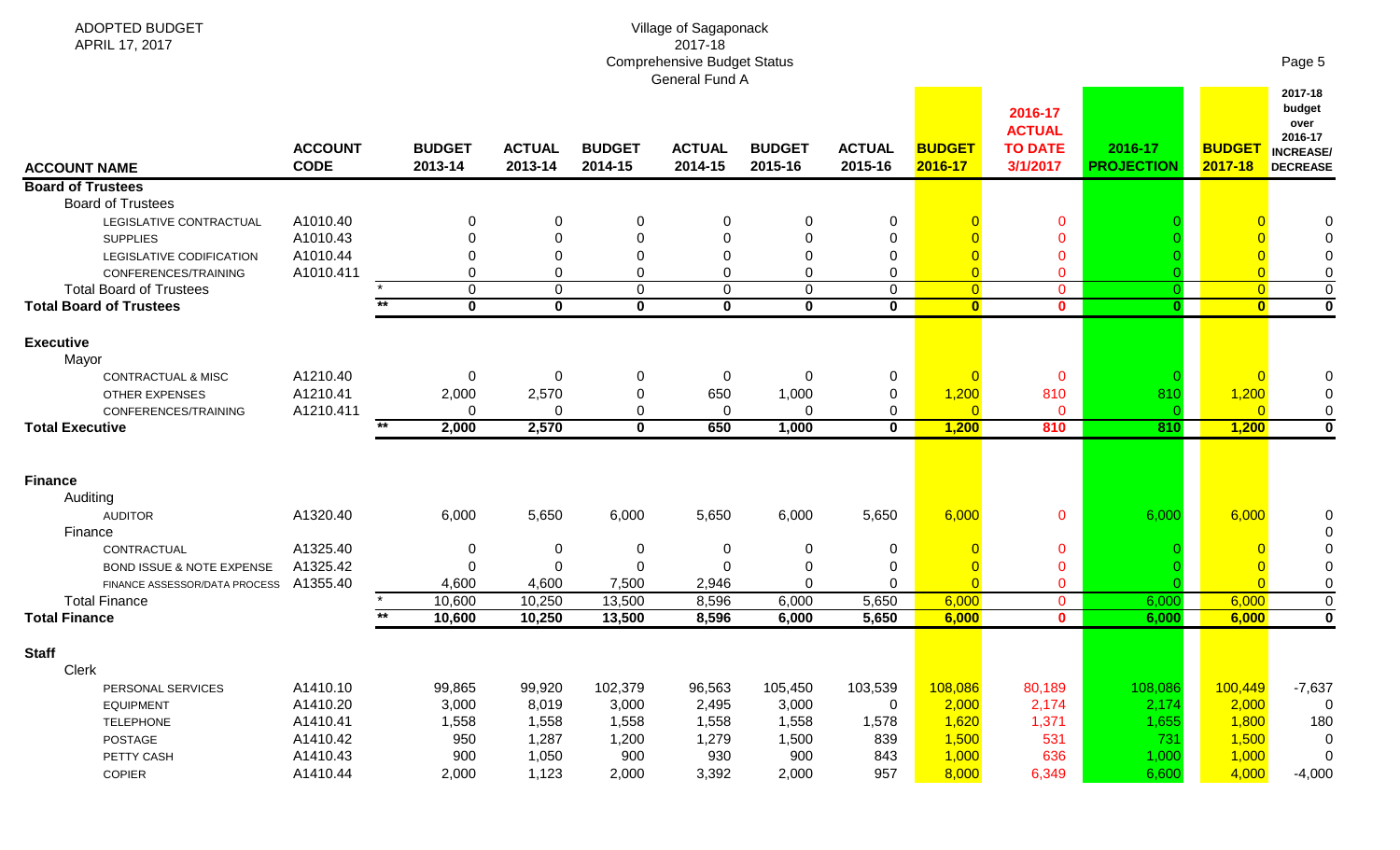| ADOPTED BUDGET<br>APRIL 17, 2017      |                               |              |                          |                          |                          | Village of Sagaponack<br>2017-18   |                          |                          |                          |                            |                              |                          |                                      |
|---------------------------------------|-------------------------------|--------------|--------------------------|--------------------------|--------------------------|------------------------------------|--------------------------|--------------------------|--------------------------|----------------------------|------------------------------|--------------------------|--------------------------------------|
|                                       |                               |              |                          |                          |                          | <b>Comprehensive Budget Status</b> |                          |                          |                          |                            |                              |                          | Page 6                               |
|                                       |                               |              |                          |                          |                          | General Fund A                     |                          |                          |                          | 2016-17<br><b>ACTUAL</b>   |                              |                          | 2017-18<br>budget<br>over<br>2016-17 |
| <b>ACCOUNT NAME</b>                   | <b>ACCOUNT</b><br><b>CODE</b> |              | <b>BUDGET</b><br>2013-14 | <b>ACTUAL</b><br>2013-14 | <b>BUDGET</b><br>2014-15 | <b>ACTUAL</b><br>2014-15           | <b>BUDGET</b><br>2015-16 | <b>ACTUAL</b><br>2015-16 | <b>BUDGET</b><br>2016-17 | <b>TO DATE</b><br>3/1/2017 | 2015-16<br><b>PROJECTION</b> | <b>BUDGET</b><br>2017-18 | <b>INCREASE/</b><br><b>DECREASE</b>  |
| RECORDS MANAGEMENT                    | A1410.45                      |              | 20,000                   | 5,305                    | 10,000                   | 16,500                             | 12,000                   | 5,302                    | 2,000                    | 1,510                      | 2,000                        | 2,000                    | 0                                    |
| OFFICE SUPPLIES                       | A1410.46                      |              | 3,000                    | 3,605                    | 3,000                    | 3,851                              | 3,000                    | 3,355                    | 3,000                    | 2,588                      | 3,000                        | 3,000                    | $\overline{0}$                       |
| <b>WEBSITE</b>                        | A1410.47                      |              | 1,600                    | 455                      | 5,000                    | 0                                  | 7,000                    | 2,934                    | 5,000                    | 466                        | 5,000                        | 3,500                    | $-1,500$                             |
| <b>CODE BOOKS</b>                     | A1410.48                      |              | 5,000                    | 4,620                    | 5,000                    | 2,440                              | 5,000                    | 2,812                    | 5,000                    | 4,829                      | 5,000                        | 5,000                    | 0                                    |
| LEGAL ADVERTISING & PRINTING A1410.49 |                               |              | 3,000                    | 3,610                    | 3,000                    | 1,130                              | 3,000                    | 2,109                    | 3,000                    | 973                        | 2,000                        | 3,000                    | 0                                    |
| CONFERENCES/TRAINING                  | A1410.50                      |              | 1,000                    | 110                      | 1,000                    | 55                                 | 1,000                    | 0                        | 1,000                    | 150                        | 150                          | 1,000                    | 0                                    |
| CONTRACTUAL                           | A1410.51                      |              | 2,000                    | 1,373                    | 2,000                    | 7,338                              | 3,000                    | 3,547                    | 5,000                    | 4,425                      | 5,000                        | 5,000                    | 0                                    |
| <b>Total Clerk</b>                    |                               | $\star$      | 143,873                  | 132,035                  | 140,037                  | 137,530                            | 148,408                  | 127,815                  | 146,206                  | 106,192                    | 142,396                      | 133,249                  | $-12,957$                            |
| Legal                                 |                               |              |                          |                          |                          |                                    |                          |                          |                          |                            |                              |                          |                                      |
| <b>COUNSEL RETAINER</b>               | A1420.41                      |              | 0                        | 0                        | 0                        | 0                                  | 0                        | $\mathbf 0$              | $\overline{0}$           | 0                          |                              | $\overline{0}$           | 0                                    |
| <b>COUNSEL NON-RETAINER</b>           | A1420.42                      |              | 30,000                   | 33,566                   | 30,000                   | 58,937                             | 40,000                   | 33,524                   | 35,000                   | 12,350                     | 25,000                       | 30,000                   | $-5,000$                             |
| <b>Total Legal</b>                    |                               |              | 30,000                   | 33,566                   | 30,000                   | 58,937                             | 40,000                   | 33,524                   | 35,000                   | 12,350                     | 25,000                       | 30,000                   | $-5,000$                             |
| Planner                               |                               |              |                          |                          |                          |                                    |                          |                          |                          |                            |                              |                          |                                      |
| CONTRACTURAL                          | A1430.44                      |              |                          |                          | $\mathbf 0$              | $\pmb{0}$                          | 4,000                    | 0                        | 2,000                    | $\mathbf 0$                |                              | 2,000                    | 0                                    |
| <b>Total Planner</b>                  |                               |              |                          |                          | $\Omega$                 | $\overline{0}$                     | 4,000                    | $\Omega$                 | 2,000                    | $\mathbf 0$                |                              | 2,000                    | $\overline{0}$                       |
| Engineer                              |                               |              |                          |                          |                          |                                    |                          |                          |                          |                            |                              |                          |                                      |
| CONTRACTUAL                           | A1440.44                      |              | 10,000                   | 3,373                    | 5,000                    | 1,553                              | 3,000                    | 3,555                    | 3,000                    | 338                        | 2,000                        | 3,000                    | 0                                    |
| <b>Total Engineer</b>                 |                               |              | 10,000                   | 3,373                    | 5,000                    | 1,553                              | 3,000                    | 3,555                    | 3,000                    | 338                        | 2,000                        | 3,000                    | $\overline{0}$                       |
| Elections                             |                               |              |                          |                          |                          |                                    |                          |                          |                          |                            |                              |                          |                                      |
| <b>ELECTION SUPPLIES</b>              | A1450.41                      |              | 300                      | 219                      | 300                      | 194                                | 250                      | 218                      | 250                      | 254                        | 254                          | 275                      | 25                                   |
| ELECTION CONTRACT EXPENSE             | A1450.44                      |              | 120                      | 113                      | 120                      | 113                                | 120                      | 113                      | 120                      | 113                        | 113                          | 125                      | $\sqrt{5}$                           |
| <b>Total Elections</b>                |                               |              | 420                      | 332                      | 420                      | 306                                | 370                      | 331                      | 370                      | 367                        | 367                          | 400                      | 30                                   |
| <b>Total Staff</b>                    |                               | $\star\star$ | 184,293                  | 169,306                  | 175,457                  | 198,326                            | 195,778                  | 165,224                  | 186,576                  | 119,246                    | 169,763                      | 168,649                  | $-17,927$                            |
| <b>Buildings</b>                      |                               |              |                          |                          |                          |                                    |                          |                          |                          |                            |                              |                          |                                      |
| Village Hall                          |                               |              |                          |                          |                          |                                    |                          |                          |                          |                            |                              |                          |                                      |
| VILLAGE HALL IMPROVEMENTS             | A1620.26                      |              | 10,000                   | $\mathbf 0$              | 5,000                    | 0                                  | 5,000                    | 4,547                    | 5,000                    | $\mathbf 0$                | $\overline{0}$               | 5,000                    | 0                                    |
| SUPPLIES & OTHER                      | A1620.41                      |              | 700                      | 1,034                    | 1,000                    | 974                                | 1,000                    | 1,530                    | 1,000                    | 872                        | 1,000                        | 1,000                    | 0                                    |
| <b>UTILITIES</b>                      | A1620.42                      |              | 4,000                    | 4,119                    | 4,500                    | 4,384                              | 4,500                    | 4,176                    | 4,500                    | 3,367                      | 4,200                        | 4,500                    | 0                                    |
| CONTRACTURAL                          | A1620.44                      |              | 8,810                    | 10,306                   | 8,810                    | 13,625                             | 13,200                   | 12,711                   | 13,200                   | 9,561                      | 13,200                       | 14,300                   | 1,100                                |
| <b>MAINTENANCE</b>                    | A1620.46                      |              | 5,000                    | 1,291                    | 5,000                    | 3,508                              | 4,000                    | 1,071                    | 4,000                    | 889                        | 2,500                        | 4,000                    | 0                                    |
| <b>Total Buildings</b>                |                               |              | 28,510                   | 16,751                   | 24,310                   | 22,492                             | 27,700                   | 24,035                   | 27,700                   | 14,689                     | 20,900                       | 28,800                   | 1,100                                |
| <b>Total Buildings</b>                |                               | $*$          | 28,510                   | 16,751                   | 24,310                   | 22,492                             | 27,700                   | 24,035                   | 27,700                   | 14,689                     | 20,900                       | 28,800                   | 1,100                                |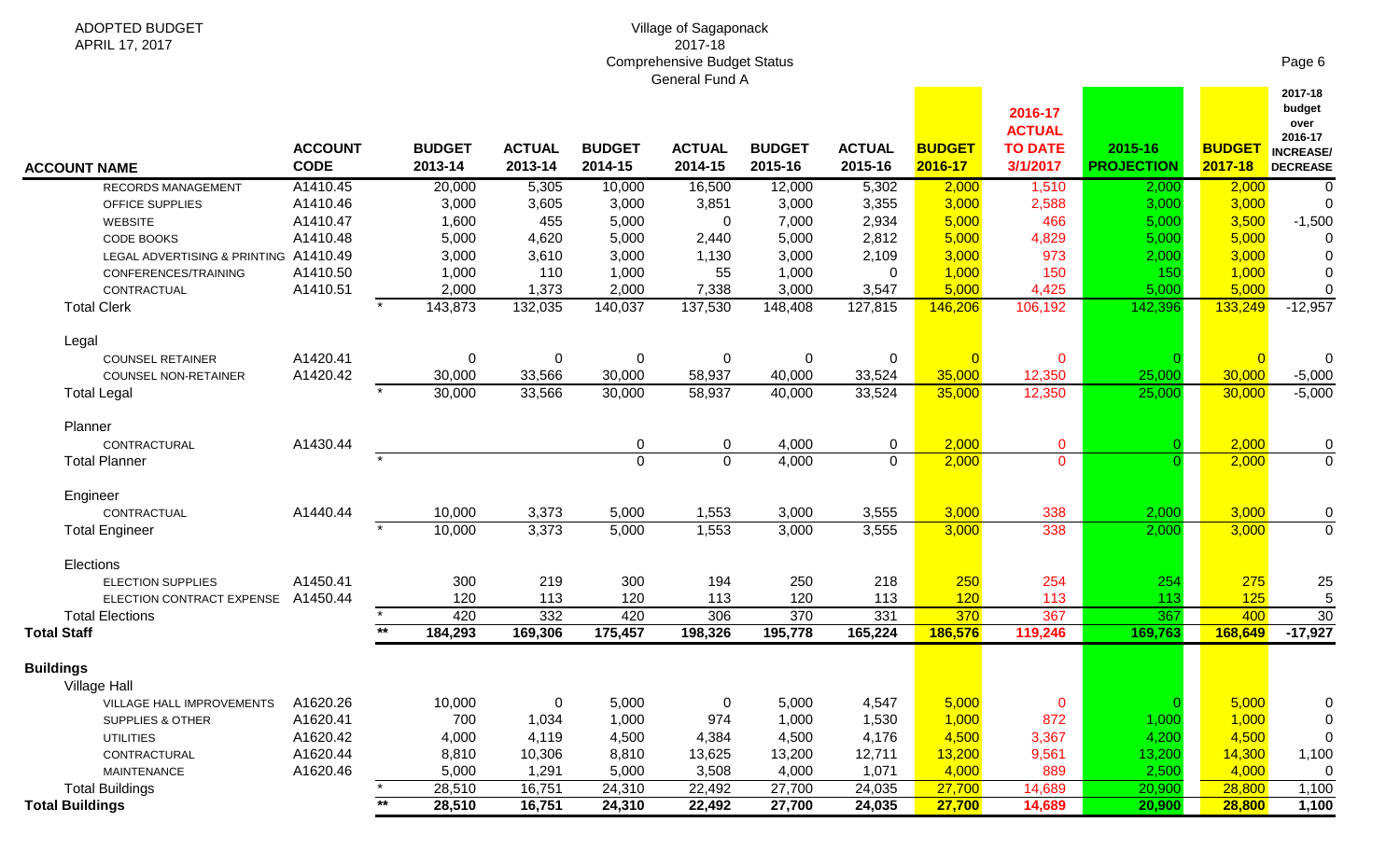| ADOPTED BUDGET<br>APRIL 17, 2017  |                               |                          |                          |                          | Village of Sagaponack<br>2017-18<br><b>Comprehensive Budget Status</b><br>General Fund A |                          |                          |                          |                                                        |                              |                          | Page 7                                                                      |
|-----------------------------------|-------------------------------|--------------------------|--------------------------|--------------------------|------------------------------------------------------------------------------------------|--------------------------|--------------------------|--------------------------|--------------------------------------------------------|------------------------------|--------------------------|-----------------------------------------------------------------------------|
| <b>ACCOUNT NAME</b>               | <b>ACCOUNT</b><br><b>CODE</b> | <b>BUDGET</b><br>2013-14 | <b>ACTUAL</b><br>2013-14 | <b>BUDGET</b><br>2014-15 | <b>ACTUAL</b><br>2014-15                                                                 | <b>BUDGET</b><br>2015-16 | <b>ACTUAL</b><br>2015-16 | <b>BUDGET</b><br>2016-17 | 2016-17<br><b>ACTUAL</b><br><b>TO DATE</b><br>3/1/2017 | 2015-16<br><b>PROJECTION</b> | <b>BUDGET</b><br>2017-18 | 2017-18<br>budget<br>over<br>2016-17<br><b>INCREASE/</b><br><b>DECREASE</b> |
| <b>Special Items</b>              |                               |                          |                          |                          |                                                                                          |                          |                          |                          |                                                        |                              |                          |                                                                             |
| Insurance                         |                               |                          |                          |                          |                                                                                          |                          |                          |                          |                                                        |                              |                          |                                                                             |
| <b>GENERAL LIABILITY</b>          | A1910.00                      | 7,000                    | 6,370                    | 7,000                    | 6,094                                                                                    | 7,000                    | 6,266                    | 7,000                    | 6,529                                                  | 6,529                        | 8,000                    | 1,000                                                                       |
| PUBLIC OFFICIALS LIABILITY        | A1910.01                      | 2,000                    | 1,746                    | 2,000                    | 1,763                                                                                    | 2,000                    | 2,100                    | 2,000                    | 2,000                                                  | 2,000                        | 2,000                    | 0                                                                           |
| <b>WORKERS COMPENSATION</b>       | A1910.02                      | 3,000                    | 3,228                    | 3,500                    | 3,758                                                                                    | 4,000                    | 4,234                    | 4,500                    | 4,925                                                  | 4,925                        | 5,000                    | 500                                                                         |
| COMMERCIAL UMBRELLA               | A1910.03                      | 3,000                    | 9,055                    | 10,000                   | 9,055                                                                                    | 10,000                   | 8,985                    | 10,000                   | 8,985                                                  | 9,885                        | 10,000                   | 0                                                                           |
| <b>Total Insurance</b>            |                               | 15,000                   | 20,399                   | 22,500                   | 20,670                                                                                   | 23,000                   | 21,585                   | 23,500                   | 22,439                                                 | 23,339                       | 25,000                   | 1,500                                                                       |
| <b>Association Dues</b>           |                               |                          |                          |                          |                                                                                          |                          |                          |                          |                                                        |                              |                          |                                                                             |
| MUNICIPAL DUES                    | A1920.04                      | 1,887                    | 2,077                    | 1,932                    | 1,792                                                                                    | 1,887                    | 1,947                    | 1,947                    | 1,902                                                  | 1,952                        | 1,952                    | 5                                                                           |
| <b>Total Association Dues</b>     |                               | 1,887                    | 2,077                    | 1,932                    | 1,792                                                                                    | 1,887                    | 1,947                    | 1,947                    | 1,902                                                  | 1,952                        | 1,952                    | $\overline{5}$                                                              |
| Judgments & Claims                |                               |                          |                          |                          |                                                                                          |                          |                          |                          |                                                        |                              |                          |                                                                             |
| JUDGMENTS & CLAIMS                | A1930.00                      | 1,500                    | 698                      | 1,000                    | 721                                                                                      | 0                        | 442                      | 200                      | 23                                                     | 23                           | 200                      | 0                                                                           |
| Total Judgment & Claims           |                               | 1,500                    | 698                      | 1,000                    | $\overline{721}$                                                                         | $\Omega$                 | 442                      | 200                      | 23                                                     | $\overline{23}$              | 200                      | $\mathbf 0$                                                                 |
| <b>MTA Taxes</b>                  |                               |                          |                          |                          |                                                                                          |                          |                          |                          |                                                        |                              |                          |                                                                             |
| <b>MTA TAXES</b>                  | A1940.00                      | 0                        | 0                        | 0                        | 0                                                                                        | 0                        | $\mathbf 0$              | $\overline{0}$           | $\mathbf 0$                                            |                              | $\overline{0}$           | 0                                                                           |
| <b>Total MTA Taxes</b>            |                               | $\overline{0}$           | $\overline{0}$           | $\overline{0}$           | $\overline{0}$                                                                           | $\Omega$                 | $\mathbf 0$              | $\overline{0}$           | $\Omega$                                               |                              | $\Omega$                 | $\mathbf 0$                                                                 |
| Taxes & Assessment on Real Prop   |                               |                          |                          |                          |                                                                                          |                          |                          |                          |                                                        |                              |                          |                                                                             |
| <b>TAXES ON REAL PROPERTY</b>     | A1950.00                      | 0                        | 0                        | 0                        | 0                                                                                        | 0                        | $\mathbf 0$              | $\overline{0}$           | $\mathbf{0}$                                           |                              | $\overline{0}$           | $\mathbf 0$                                                                 |
| Total Taxes & Assess on Real Prop |                               | $\mathbf 0$              | $\mathbf 0$              | $\mathbf 0$              | $\mathbf 0$                                                                              | $\mathbf 0$              | $\mathbf 0$              | $\overline{0}$           | $\overline{0}$                                         |                              | $\Omega$                 | $\mathbf 0$                                                                 |
| Contingency                       |                               |                          |                          |                          |                                                                                          |                          |                          |                          |                                                        |                              |                          |                                                                             |
| CONTINGENCY                       | A1990.40                      | 25,000                   | $\boldsymbol{0}$         | 20,000                   | 0                                                                                        | 20,000                   | 0                        | 20,000                   | $\mathbf 0$                                            |                              | 20,000                   | 0                                                                           |
| <b>Total Contingency</b>          |                               | 25,000                   | $\mathbf 0$              | 20,000                   | $\mathbf 0$                                                                              | 20,000                   | 0                        | 20,000                   | $\overline{0}$                                         |                              | 20,000                   | $\mathbf 0$                                                                 |
| <b>Total Special Items</b>        |                               | $***$<br>43,387          | 23,174                   | 45,432                   | 23,183                                                                                   | 44,887                   | 23,974                   | 45,647                   | 24,364                                                 | 25,314                       | 47,152                   | 1,505                                                                       |
| <b>Building Department</b>        |                               |                          |                          |                          |                                                                                          |                          |                          |                          |                                                        |                              |                          |                                                                             |
| <b>BUILDING INSPECTOR</b>         | A3620.10                      | 61,419                   | 51,493                   | 62,975                   | 53,260                                                                                   | 64,864                   | 55,558                   | 66,486                   | 41,476                                                 | 66,486                       | 68,482                   | 1,996                                                                       |
| <b>CLERICAL</b>                   | A3620.11                      | 23,623                   | 20,095                   | 44,200                   | 37,157                                                                                   | 45,526                   | 42,233                   | 46,664                   | 31,724                                                 | 46,664                       | 58,942                   | 12,278                                                                      |
| <b>EQUIPMENT</b>                  | A3620.20                      | 5,000                    | 0                        | 5,000                    | 974                                                                                      | 3,000                    | $\Omega$                 | 2,500                    | 2,174                                                  | 2,500                        | 5,300                    | 2,800                                                                       |
| <b>SUPPLIES</b>                   | A3620.40                      | 1,000                    | 1,445                    | 1,000                    | 1,931                                                                                    | 1,500                    | 2,456                    | 1,500                    | 478                                                    | 1,000                        | 2,000                    | 500                                                                         |
| CODE ENFORCEMENT OFFICER          | A3620.41                      | 0                        | 0                        | 0                        | $\mathbf 0$                                                                              | 0                        | 0                        | $\overline{0}$           | $\mathbf{0}$                                           | $\Omega$                     | 10,000                   | 10,000                                                                      |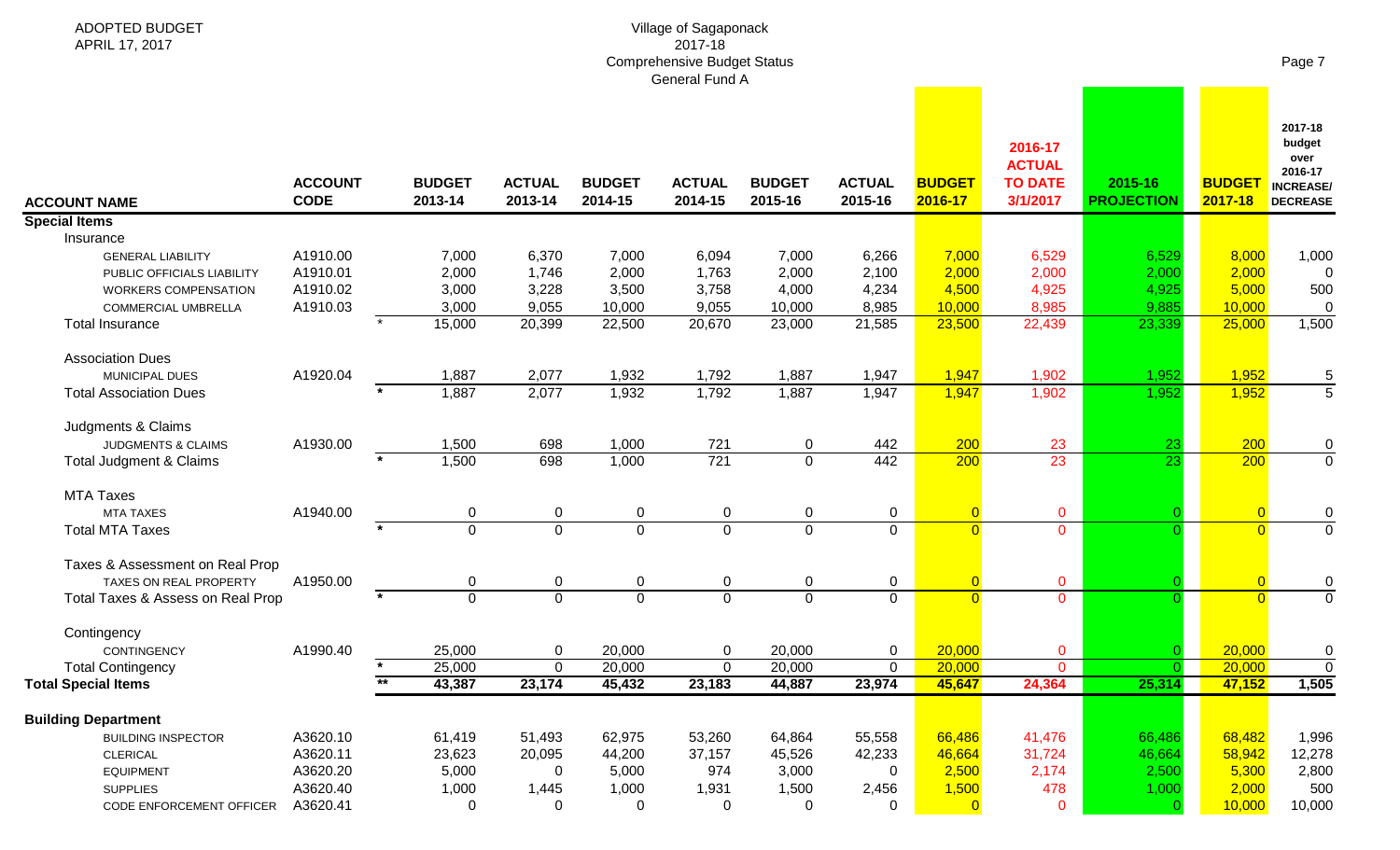| ADOPTED BUDGET<br>APRIL 17, 2017                                                                            |                               |       |                          |                          |                          | Village of Sagaponack<br>2017-18<br><b>Comprehensive Budget Status</b> |                          |                          |                          |                                                        |                              |                          | Page 8                                                                      |
|-------------------------------------------------------------------------------------------------------------|-------------------------------|-------|--------------------------|--------------------------|--------------------------|------------------------------------------------------------------------|--------------------------|--------------------------|--------------------------|--------------------------------------------------------|------------------------------|--------------------------|-----------------------------------------------------------------------------|
| <b>ACCOUNT NAME</b>                                                                                         | <b>ACCOUNT</b><br><b>CODE</b> |       | <b>BUDGET</b><br>2013-14 | <b>ACTUAL</b><br>2013-14 | <b>BUDGET</b><br>2014-15 | General Fund A<br><b>ACTUAL</b><br>2014-15                             | <b>BUDGET</b><br>2015-16 | <b>ACTUAL</b><br>2015-16 | <b>BUDGET</b><br>2016-17 | 2016-17<br><b>ACTUAL</b><br><b>TO DATE</b><br>3/1/2017 | 2015-16<br><b>PROJECTION</b> | <b>BUDGET</b><br>2017-18 | 2017-18<br>budget<br>over<br>2016-17<br><b>INCREASE/</b><br><b>DECREASE</b> |
| CONTRACTUAL                                                                                                 | A3620.44                      |       | 0                        | 105                      | 2,370                    | 2,370                                                                  | 2,370                    | 2,640                    | 4,500                    | 1,088                                                  | 2,000                        | 2,000                    | $-2,500$                                                                    |
| <b>Total Building Department</b>                                                                            |                               | $***$ | $91,042$ 0               | $73,138$ 0               | $115,545$ 0              | 95,691 0                                                               | 117,260                  | 102,887 0                | 121,650                  | 76,939 0                                               | 118,650                      | 146,724                  | 25,074                                                                      |
| <b>Registrar of Vital Statistics</b><br><b>Registrar of Vital Statistics</b><br><b>SUPPLIES &amp; OTHER</b> | A4020.41                      |       | 0                        | $\mathbf 0$              | 0                        | 0                                                                      | 0                        | $\mathbf 0$              | $\overline{0}$           | $\mathbf 0$                                            |                              | $\overline{0}$           | 0                                                                           |
| <b>Total Registrar of Vital Statistics</b>                                                                  |                               |       | $\mathbf 0$              | $\mathbf 0$              | $\mathbf 0$              | $\mathbf 0$                                                            | $\mathbf 0$              | $\mathbf 0$              | $\overline{0}$           | $\overline{0}$                                         |                              | $\overline{0}$           | $\pmb{0}$                                                                   |
| <b>Total Registrar of Vital Statistics</b>                                                                  |                               | $***$ | $\overline{\mathbf{0}}$  | $\overline{\mathbf{0}}$  | $\overline{\mathbf{0}}$  | $\overline{\mathbf{0}}$                                                | $\mathbf 0$              | 0                        | $\overline{\mathbf{0}}$  | $\mathbf{0}$                                           | $\mathbf{0}$                 | $\overline{\mathbf{0}}$  | $\overline{\mathbf{0}}$                                                     |
| <b>Highway Department</b><br>Road Maintenance                                                               |                               |       |                          |                          |                          |                                                                        |                          |                          |                          |                                                        |                              |                          |                                                                             |
| STREETS- CAPITAL EXPENSE                                                                                    | A5110.20                      |       | 0                        | $\mathbf 0$              | 0                        | 0                                                                      | 0                        | 0                        |                          | $\mathbf 0$                                            |                              |                          |                                                                             |
| SUPPLIES & OTHER                                                                                            | A5110.40                      |       |                          | 0                        | $\Omega$                 | 0                                                                      | 0                        | 0                        |                          | $\mathbf{0}$                                           |                              |                          |                                                                             |
| <b>DRAINAGE</b>                                                                                             | A5110.43                      |       |                          | 0                        | $\Omega$                 | 0                                                                      | 0                        | 0                        | $\overline{0}$           | $\mathbf{0}$                                           |                              |                          | 0                                                                           |
| CONCRETE/SIDEWALKS                                                                                          | A5110.44                      |       | 0                        | $\mathbf 0$              | $\Omega$                 | 0                                                                      | $\mathbf 0$              | 0                        | $\overline{0}$           | $\overline{0}$                                         |                              | $\overline{0}$           | $\pmb{0}$                                                                   |
| <b>Total Road Maintenance</b>                                                                               |                               |       | 0                        | $\mathbf 0$              | 0                        | $\mathbf 0$                                                            | $\mathbf 0$              | 0                        | $\overline{0}$           | $\mathbf{0}$                                           | $\Omega$                     | $\overline{0}$           | $\overline{0}$                                                              |
| <b>Total Highway Department</b>                                                                             |                               | $***$ | $\bf{0}$                 | $\mathbf 0$              | $\bf{0}$                 | $\mathbf 0$                                                            | $\mathbf{0}$             | $\mathbf{0}$             | $\bullet$                | $\mathbf{0}$                                           |                              | $\mathbf{0}$             | $\mathbf 0$                                                                 |
| <b>Land Use &amp; Environment</b><br>Zoning                                                                 |                               |       |                          |                          |                          |                                                                        |                          |                          |                          |                                                        |                              |                          |                                                                             |
| CONTRACTUAL                                                                                                 | A8010.40                      |       | 7,000                    | 7,472                    | 7,000                    | 5,533                                                                  | 7,000                    | 5,689                    | 7,000                    | 3,649                                                  | 7,000                        | 7,000                    | 0                                                                           |
| LEGAL                                                                                                       | A8010.44                      |       | 10,000                   | 10,350                   | 10,000                   | 14,435                                                                 | 10,000                   | 35,732                   | 25,000                   | 8,500                                                  | 20,000                       | 25,000                   | 0                                                                           |
| MISC.                                                                                                       | A8010.47                      |       | 500                      | 165                      | 500                      | 230                                                                    | 500                      | 195                      | 500                      | $\mathbf{0}$                                           |                              | 500                      | $\mathbf 0$                                                                 |
| <b>Total Zoning</b>                                                                                         |                               |       | 17,500                   | 17,987                   | 17,500                   | 20,198                                                                 | 17,500                   | 41,616                   | 32,500                   | 12,149                                                 | 27,000                       | 32,500                   | $\pmb{0}$                                                                   |
| Planning                                                                                                    |                               |       |                          |                          |                          |                                                                        |                          |                          |                          |                                                        |                              |                          |                                                                             |
| <b>Planning Contractural</b>                                                                                | A8020.40                      |       | 10,000                   | 17,458                   | 10,000                   | 20,166                                                                 | 2,000                    | 155                      | 2,000                    | $\mathbf 0$                                            |                              | $\mathbf{0}$             | $-2,000$                                                                    |
| <b>Engineering Contractural</b>                                                                             | A8020.42                      |       | 5,000                    | 11,890                   | 6,300                    | 11,880                                                                 | 2,000                    | $\mathbf 0$              | 2,000                    | $\mathbf 0$                                            |                              | $\overline{0}$           | $-2,000$                                                                    |
| LEGAL                                                                                                       | A8020.44                      |       | 15,000                   | 16,388                   | 12,000                   | 26,475                                                                 | 17,000                   | 9,150                    | 30,000                   | 13,095                                                 | 25,000                       | 30,000                   | $\mathbf 0$                                                                 |
| MISC.                                                                                                       | A8020.47                      |       | 500                      | 220                      | 500                      | 6,425                                                                  | 500                      | 130                      | 500                      | $\mathbf{0}$                                           |                              | 500                      | $\mathbf 0$                                                                 |
| <b>Total Planning</b>                                                                                       |                               |       | 30,500                   | 45,955                   | 28,800                   | 64,946                                                                 | 21,500                   | 9,435                    | 34,500                   | 13,095                                                 | 25,000                       | 30,500                   | $-4,000$                                                                    |
| <b>AHRB</b>                                                                                                 |                               |       |                          |                          |                          |                                                                        |                          |                          |                          |                                                        |                              |                          |                                                                             |
| CONTRACTUAL                                                                                                 | A8030.40                      |       | $\mathbf 0$              | 1,250                    | 1,500                    | $\mathbf 0$                                                            | 2,000                    | $\mathbf 0$              | 2,000                    | 1,000                                                  | 2,800                        | 2,000                    | $\pmb{0}$                                                                   |
| LEGAL                                                                                                       | A8030.44                      |       | 3,000                    | 9,375                    | 6,000                    | 6,861                                                                  | 8,000                    | 2,950                    | 5,000                    | 3,750                                                  | 4,500                        | 5,000                    | $\pmb{0}$                                                                   |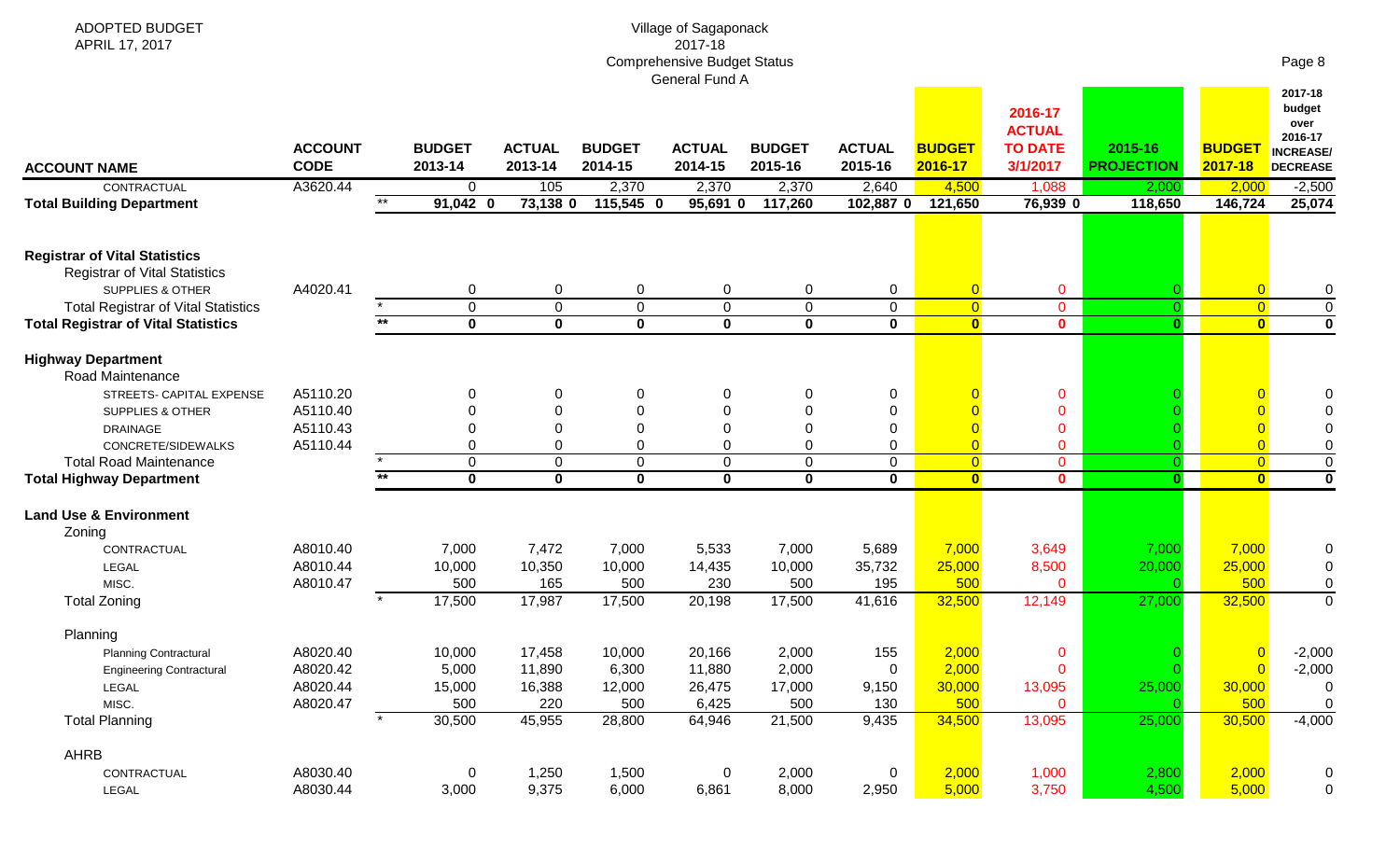| ADOPTED BUDGET<br>APRIL 17, 2017                                                                       |                               |       |                          |                          |                           | Village of Sagaponack<br>2017-18                     |                          |                          |                           |                                                        |                              |                              |                                                                             |
|--------------------------------------------------------------------------------------------------------|-------------------------------|-------|--------------------------|--------------------------|---------------------------|------------------------------------------------------|--------------------------|--------------------------|---------------------------|--------------------------------------------------------|------------------------------|------------------------------|-----------------------------------------------------------------------------|
|                                                                                                        |                               |       |                          |                          |                           | <b>Comprehensive Budget Status</b><br>General Fund A |                          |                          |                           |                                                        |                              |                              | Page 9                                                                      |
| <b>ACCOUNT NAME</b>                                                                                    | <b>ACCOUNT</b><br><b>CODE</b> |       | <b>BUDGET</b><br>2013-14 | <b>ACTUAL</b><br>2013-14 | <b>BUDGET</b><br>2014-15  | <b>ACTUAL</b><br>2014-15                             | <b>BUDGET</b><br>2015-16 | <b>ACTUAL</b><br>2015-16 | <b>BUDGET</b><br>2016-17  | 2016-17<br><b>ACTUAL</b><br><b>TO DATE</b><br>3/1/2017 | 2015-16<br><b>PROJECTION</b> | <b>BUDGET</b><br>$2017 - 18$ | 2017-18<br>budget<br>over<br>2016-17<br><b>INCREASE/</b><br><b>DECREASE</b> |
| MISC.                                                                                                  | A8030.47                      |       | 150                      | 1,319                    | 150                       | 0                                                    | 150                      | 0                        | 150                       | $\mathbf{0}$                                           |                              | 150                          | 0                                                                           |
| <b>Total AHRB</b>                                                                                      |                               | $***$ | 3,150                    | 11,944                   | 7,650                     | 6,861                                                | 10,150                   | 2,950                    | 7,150                     | 4,750                                                  | 7,300                        | 7,150                        | $\mathbf 0$                                                                 |
| <b>Total Land Use &amp; Environmental</b>                                                              |                               |       | 51,150                   | 75,886                   | 53,950                    | 92,005                                               | 49,150                   | 54,001                   | 74,150                    | 29,994                                                 | 59,300                       | 70,150                       | $-4,000$                                                                    |
| <b>Employee Benefits</b>                                                                               |                               |       |                          |                          |                           |                                                      |                          |                          |                           |                                                        |                              |                              |                                                                             |
| Retirement                                                                                             | A9010.80                      |       | 23,809                   | 23,233                   | 24,296                    | 24,899                                               | 28,000                   | 24,412                   | 20,046                    | 18,162                                                 | 18,162                       | 22,119                       | 2,073                                                                       |
| <b>Social Security</b>                                                                                 | A9030.80                      |       | 15,000                   | 13,605                   | 16,914                    | 14,829                                               | 17,421                   | 15,947                   | 18,000                    | 12,438                                                 | 18,000                       | 19,000                       | 1,000                                                                       |
| Unemployment Ins                                                                                       | A9050.80                      |       | 0                        | 0                        | 0                         | 0                                                    | 0                        | 0                        | $\Omega$                  | $\mathbf{0}$                                           |                              | $\overline{0}$               | $\mathbf 0$                                                                 |
| <b>Disability Insurance</b>                                                                            | A9055.80                      |       | 250                      | 208                      | 250                       | 279                                                  | $\Omega$                 | 342                      | 280                       | $\Omega$                                               | 375                          | 450                          | 170                                                                         |
| Health/Dental Insurance                                                                                | A9060.80                      |       | 52,250                   | 50,248                   | 55,000                    | 51,786                                               | 56,650                   | 54,754                   | 58,500                    | 48,783                                                 | 58,500                       | 68,000                       | 9,500                                                                       |
| <b>Compensated Absences</b>                                                                            | A9089.09                      |       | 8,865                    | 6,329                    | 9,135                     | 7,458                                                | 10,194                   | 8,168                    | 11,891                    | 9,492                                                  | 9,492                        | 11,589                       | $-302$                                                                      |
| <b>Total Employee Benefits</b>                                                                         |                               | $***$ | 100,174                  | 93,624                   | 105,595                   | 99,251                                               | 112,265                  | 103,623                  | 108,717                   | 88,875                                                 | 104,529                      | 121,158                      | 12,442                                                                      |
| <b>Debt Service</b><br><b>BOND</b>                                                                     |                               |       |                          |                          |                           |                                                      |                          |                          |                           |                                                        |                              |                              |                                                                             |
| PRINCIPAL                                                                                              | A9710.60                      |       | 55,000                   | 55,000                   | 60,000                    | 60,000                                               | 60,000                   | 60,000                   | 60,000                    | 60,000                                                 | 60,000                       | 65,000                       | 5,000                                                                       |
| <b>INTEREST</b>                                                                                        | A9710.70                      |       | 23,456                   | 23,456                   | 22,019                    | 22,019                                               | 20,519                   | 20,519                   | 19,019                    | 9,884                                                  | 19,018                       | 17,375                       | $-1,644$                                                                    |
| <b>RAN</b>                                                                                             |                               |       |                          |                          |                           |                                                      |                          |                          |                           |                                                        |                              |                              | $\Omega$                                                                    |
| PRINCIPAL                                                                                              | A9720.60                      |       | $\mathbf 0$              | 0                        | 0                         | 0                                                    | 0                        | 0                        |                           | 0                                                      |                              |                              | ∩                                                                           |
| <b>INTEREST</b>                                                                                        | A9720.70                      |       | 0                        | 0                        | $\overline{0}$            | $\mathbf 0$                                          | $\Omega$                 | $\Omega$                 |                           | $\Omega$                                               |                              |                              |                                                                             |
| <b>BAN</b>                                                                                             |                               |       |                          |                          |                           |                                                      |                          |                          |                           |                                                        |                              |                              | $\Omega$                                                                    |
| PRINCIPAL                                                                                              | A9730.60                      |       | 0                        | 0                        | 0                         | 0                                                    | $\mathbf 0$              | 0                        |                           | $\mathbf 0$                                            |                              |                              | 0                                                                           |
| <b>INTEREST</b>                                                                                        | A9730.70                      | $***$ | $\Omega$                 | 0                        | $\overline{0}$            | $\overline{0}$                                       | $\mathbf 0$              | $\Omega$                 | $\overline{0}$            | $\mathbf{0}$                                           |                              |                              | $\Omega$                                                                    |
| <b>Total Debt Services</b>                                                                             |                               |       | 78,456                   | 78,456                   | 82,019                    | 82,019                                               | 80,519                   | 80,519                   | 79,019                    | 69,884                                                 | 79,018                       | 82,375                       | 3,356                                                                       |
| <b>Total Expenses</b>                                                                                  |                               |       | 589,612                  | 543,155                  | 615,808                   | 622,213                                              | 634,559                  | 559,912                  | 650,659                   | 424,801                                                | 584,284                      | 672,208                      | 21,550                                                                      |
| <b>Interfund Transfer</b><br><b>Highway Capital Reserve</b><br><b>Transfer to Capital Tree Reserve</b> | A9550.00<br>A99552.00         |       | 200,000<br>0             | 450,000<br>50,000        | 200,000<br>$\overline{0}$ | 200,000<br>50,000                                    | 200,000<br>$\mathbf 0$   | 200,000<br>0             | 200,000<br>$\overline{0}$ | 200,000<br>$\mathbf{0}$                                | 200,000                      | 200,000<br>$\Omega$          | 0<br>0                                                                      |
| <b>Total Interfund Transfer</b>                                                                        |                               | $***$ | 200,000                  | 500,000                  | 200,000                   | 250,000                                              | 200,000                  | 200,000                  | 200,000                   | 200,000                                                | 200,000                      | 200,000                      | $\mathbf 0$                                                                 |
| <b>TOTAL EXPENSES</b>                                                                                  |                               | ***   |                          | 789,612 0 1,043,155 0    | 815,808 0                 |                                                      | 872,213 0 834,559        | 759,912 0                | 850,659                   | 624,801 0                                              | 784,284                      | 872,208                      | 21,550                                                                      |